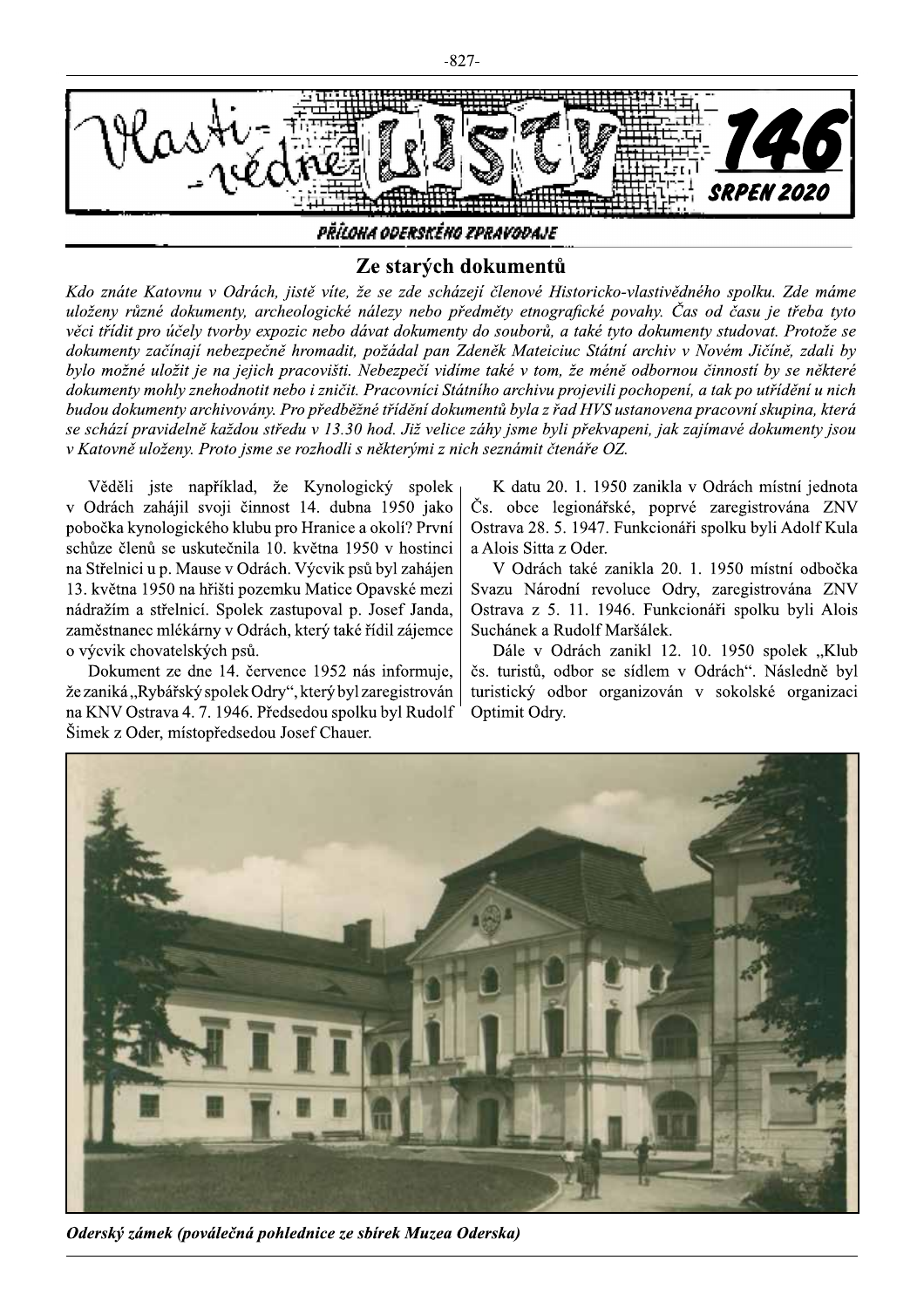#### O Oderském zámku se dozvídáme toto:

Zámek byl v roce 1949 přidělen MNV Odry. Byla v něm zřízena síň tradic. Dále do něho byl přestěhován v r. 1952 archiv města. Projekt na adaptační práce byl zadán p. Oto Weinerovi s doporučením Státního památkového úřadu. Dále že má být dne 11. 1. 1950 započata likvidační revize velkostatku bývalého majitele Dr. Adama Potockého v Odrách za účasti pracovníků KNV Ostrava a ONV Vítkov. Tento dopis byl adresován tehdejšímu správci zámku panství, panu Josefu Královi z Nadační ul. č. p. 526. Ten měl k revizi připravit veškeré materiály, aby revize mohla být zdárně provedena. Podepsán byl Dr. Krupička. O zámku se dále dozvídáme z dopisu 4. dubna 1952, že Státní památkový ústav v Brně udělá co nejdříve šetření ve věci přemístění soch a zboření "bývalé hladomorny". Dále že mají k opravě štukatérských prací v kapli kontaktovat sochaře R. Doležala z Olomouce a přeleštění umělého mramoru v kapli je třeba provést v jemném světlém tónování. Kdyby štukatér Doležal nemohl práce provést, je třeba nabídnout tuto práci štukatéru Čapkovi. (pozn. aut. Zřejmě by nebylo od věci zabývat se na Památkovém ústavu v Brně otázkou, kde jsou tyto sochy a kde byl objekt hladomorny umístěn?)

### Také nás zaujala žádost Valašského aeroklubu z roku 1947.

V ní aeroklub z Valašského Meziříčí informuje, že hodlá pořádat v neděli 20. července 1947 propagační letecký den V Odrách. Tento letecký den má za účel seznámit nejširší vrstvy našeho občanstva v pohraničí



Letecký den v Odrách (v místech dnešních rybníků)



s pokrokem letecké branné výchovy. Valašský aeroklub se u této příležitosti obrací na MNV v Odrách se zdvořilou žádostí, aby nad pořádaným leteckým dnem převzal čestnou záštitu. Se srdečným pozdravem "Letu zdar" + razítko a podpisy místopředsedy a jednatele aeroklubu. (pozn. aut. Od pamětníků víme, že tento letecký den se uskutečnil na loukách dnešních oderských rybníků.)

Další zajímavostí je vznik družstva české házené v Odrách. Jeho první akcí bylo uspořádání turnaje "O putovní pohár v české házené" za účasti slezských a moravských družstev v létě r. 1949. Turnaj byl uskutečněn na bývalém Starém hřišti, které se rozkládalo mezi dnešním kluzištěm a parkovištěm aut před firmou Semperflex-Optimit. Z dalších dokumentů se dovídáme, že tento turnaj úspěšně pokračoval v létech 1950 a 1951. Oddíl házené byl součástí Jednoty Sokola Optimit s oddíly základní tělovýchovy, lehké atletiky, kopané, házené, odbíjené, stolního tenisu, tenisu, hokeje, lyžování, kuželek a šachů. Bohužel dnes již nevíme, kdy tento oddíl zanikl. Z mládí si pamatuji, že velkým fandou byl pan Matoušek, otec ředitelky Dělnického domu v Odrách. Jako mladé hochy čutající fotbal na Starém hřišti se nás snažil získat v šedesátých letech pro tento sport. Bohužel, fotbal byl silnější a házená tak nadobro v Odrách skončila.

#### Zajímavým odvětvím sportu je motorismus.

O něm máme dokument z roku 1952, kdy zdejší Dobrovolný svaz lidového motorismu SKP ODRY žádá MNV o povolení k uspořádání terénní motocyklové soutěže v Odrách u Skalních sklepů dne 29. 6. 1952 ve 14 hod. Jízdy se zúčastní motocyklisté kraje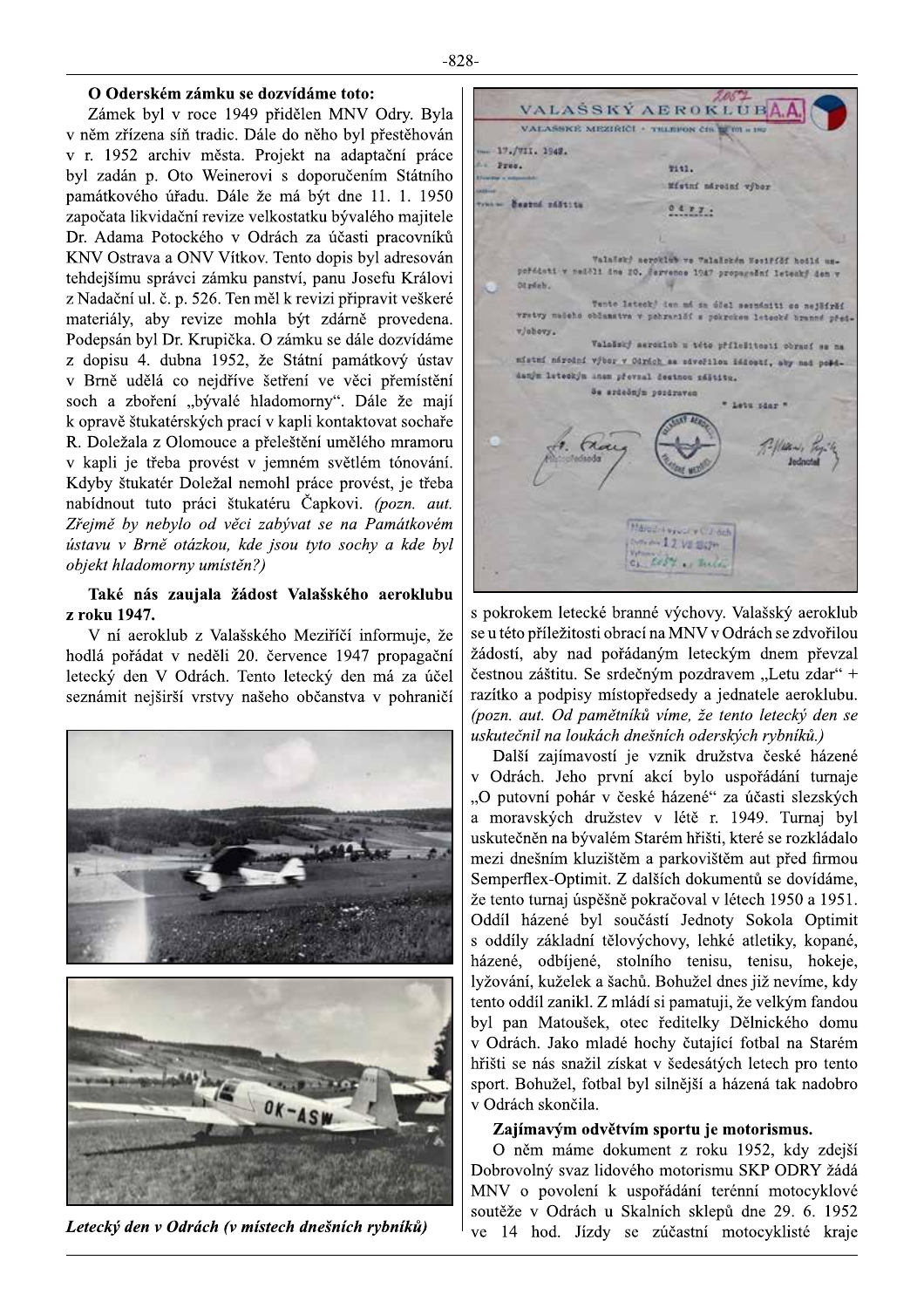

Motokrosoví závodníci na prvomájovém průvodu



Sjezd do Joachimstalovy rokle



Parádní skok na fotce Jindry Kunce



Jádro motokárového sportu v Odrách

Ostravského, Olomouckého a Gottwaldovského. Touto soutěží hodlají vychovávat kádry dobrých řidičů a zvýšit pohotovost DSLM k brannosti státu. Po soutěži že hodlají uskutečnit besedu na místě samém s udílením cen vítězům. Za oderský svaz byli podepsáni předseda Ad. Gajdušek a jednatel J. Vaňhara. Jak si dále pamatujeme, byly pak v Odrách uspořádány další motocyklové závody v Mlýnském údolí několikrát a kolem Zlatého potoka až na Bochetu (Hvězdová) také. Tento motokrosový sport



Průkopník motokár Artur Berger



Jeho následovníci na hřišti české házené

byl v Odrách velice populární a lidmi hojně navštěvovaný. Proč zde nevydržel, nevím, ale určitě to pro Odry byla velká škoda. (pozn. aut. Z oderských jezdců byli známí: Gajdušek, Berger, Lux, Seidler, Klezla, Štěpán a další. Mimo jiné Artur Berger a Eda Klezla se proslavili tím, že postavili v naší republice a možná i ve světě první motokáry. Ty se pak na dlouhá léta staly populární motoristickou disciplínou. Z dalších, kteří tvořili tvrdé jádro tohoto sportu v Odrách, byli Ferdinand Winkler, František Holiš, p. Kytelová-Winklerová s manželem, Bohuslav Boháč a p. Štěpán z Jakubčovic.)

Dále jsme objevili zprávu ze 7. března 1951, že MS ČSM řádně nepečovala o přidělený klavír a tím došlo k jeho znehodnocení. Tím ruší okresní osvětový inspektor Okresního úřadu ve Vítkově původní příděl a poškozený klavír přiděluje VÚ Město Libavá. Dalším jednáním mezi předsedou MNV Bujnochem a s. Koňaříkem byl přislíben nový klavír jako náhradní příděl z Budišova.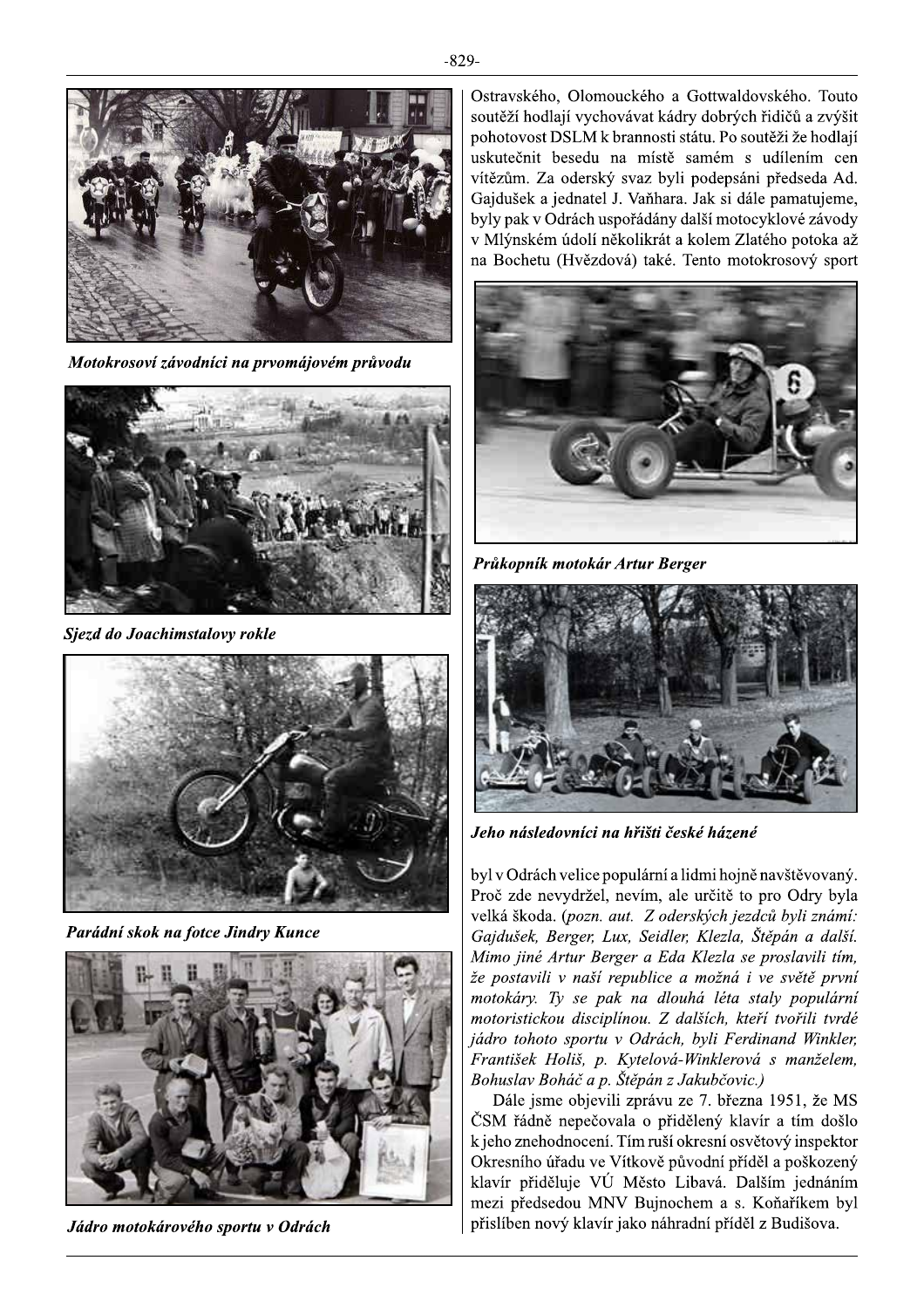Další dokument z října r. 1951 je určitě úctyhodný, a proto jej zveřejňujeme celý.

## Odbor – Pěvecké sdružení BESEDA

Otevřený dopis všem dosavadním i budoucí členům:

"Vážení přátelé! Žijeme v rušné době, která si nás žádá cele pro splnění velikých úkolů, jež si vytkla. I osvětová část těchto úkolů má vysoký cíl, a to přiblížiti lid s kulturou. Nám zpěvákům jsou známy oba předpoklady – cesta i cíl. Na cestu jsme se vydali 10. března 1949, a to s velikým nadšením. Do konce tohoto roku navštívilo naše zkoušky 1 350 osob. Dovedli jsme si vždy vytvořiti přátelské ovzduší a pak nebylo pro nás zatěžko nacvičiti i díla pěvecky náročná. Naše činnost nezůstala nepovšimnuta, a kdo sledoval tisk, mohl čísti o našem tělese zprávy. Výsledky naší práce byly až doposud vždy vítány přátelskými korporacemi i obecenstvem. Seznam sborů, které jsme až doposud nastudovali, byl již nyní úctyhodný, avšak to ještě zdaleka nestačí našim představám o bohatosti repertoiru. Až do nedávna měly smíšené sbory potíž o vhodně upravené písně budovatelské. Nyní můžeme i v tomto směru přinést svůj příspěvek. Začala nám podzimní sezona. Oproti dřívějšku nám nastaly některé změny, které pravděpodobně zapříčinily slabší účast ve dvou zahajovacích zkouškách, ježto se o nich členové a zájemci včas nedozvěděli. Především jde o místo zkoušek,



František Šustek v roce 1956.

které jsme přenesli ze střední školy (Dnes budova ZŠ Komenská) do budovy MNV. Jsme vděčni správě střední školy za dosavadní přízeň a současně vyzvedáváme postoj osvětového referátu MNV, který pro nás zajistil vytopené místnosti. Na rozdíl od dřívějších střed scházíme se nyní každý čtvrtek v půl osmé a snažíme se dobu začátku zkoušek dodržovati tak, aby na půl osmé byl každý na svém místě, nikoliv zavíral právě dveře svého bytu. Ve funkci sbormistra vystřídal s. Bystroně v podzimní sezoně s. "Fráňa" František Šustek. (Všude, kde tento spálovský učitel postupně působil, založil dětské orchestry - Odry, Životice, Vítkov, Spálov - anebo hudební skupiny -ČSM Odry, dechovka Spálovanka. Byl tam mimo jiné i učitelem, vlastivědným pracovníkem - Muzeum ve Vítkově a založení vlastivědného sborníku Oderské vrchy. Jeho nebývalá píle byla inspirující pro hodně muzikantů, učitelů nebo vlastivědných pracovníků.) Slibujeme si od něho zdravé pokračování v díle úspěšně započatém jeho předchůdcem. Jako první úkol započaté sezony klademe si nácvik sborů k oslavám předních státníků, K. Gottwalda a J. V. Stalina, které připadají na poslední měsíce roku. Věříme, že Vy všichni máte nejlepší snahu pokračovati v sérii dosavadních úspěchů BESEDY a že i nadále chcete Odrám zachovati ve zpěvu okresní primát. Nuže – podmínky pro činnost jsme zlepšili, máme lepší



Pionýrský orchestr s vedoucím Františkem Šustkem 6. 5. 1953.



Orchestr ČSM s vedoucím orchestru Františkem Šustkem při večeru ruské hudby v Dělnickém domě 27. 11. 1953.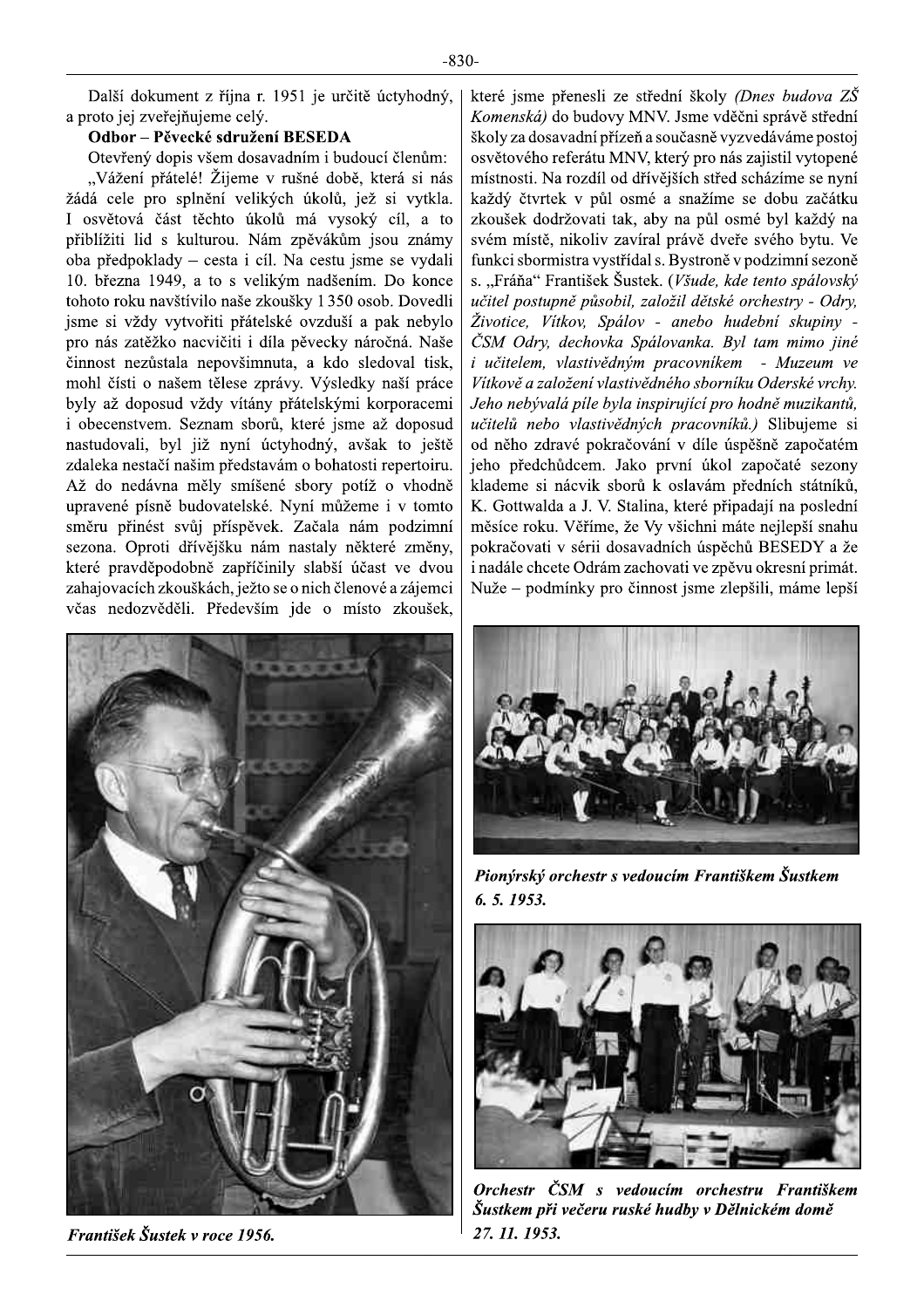místnosti i dostatek not a čekáme pouze na Váš osobní příspěvek celku ve formě pravidelné docházky do zkoušek. Více než dříve budeme pracovati s orchestrem a letošní novinkou bude zpěv s dechovkou. Buďte si vážení přátelé vědomi záslužnosti práce BESEDY i svého vlastního příspěvku. Nespoléhejte na to, že právě bez Vás se zkouška obejde. Není nás tak mnoho, aby nás neúčast kohokoli nemusela mrzet a aby všechny ostatní nezdržovala jak při čekání na příchod, tak i ve studiu. Choďte prosím do sboru pravidelně zpívat, nikoli pouze zazpívat si. Jenom to a nic víc patří k Vašim povinnostem. V závěru ještě prosbu. Vyvracejte při každé příležitosti předsudek, že mezi nás mohou pouze školení zpěváci. Rozšiřujte naopak, že rádi uvítáme mezi námi kohokoliv, kdo přijde s dobrou vůlí dodržovati přesně docházku. Na shledanou, přátelé, každý čtvrtek o půl osmé večer v osvětové síni v Odrách.

Šnajdar Jaroslav – tajemník OB., Šabršula – ved. pěv. sd. BESEDA, Maršálek Rudolf - správce OB."

Dále jsme objevili žádost adresovanou MNV v Odrách ze dne 28. 1. 1952:

"ČSSS n. p., hospodářství Odry žádá o pronajmutí části zahrady před zámkem na dobu jednoho měsíce pro trénink dostihových koní v terénu, protože počasí neumožňuje přesun dostihových koní na dostihovou dráhu. Doprava koní a jezdců je velmi riziková pro náledí na komunikacích. Koně jsou ve velmi dobré formě a nebylo by dobré tyto delší dobu ponechat bez náležitého tréningu. Tím by ztratili výkonnost a výsledky v nadcházející sezoně by nemusely být ty nejlepší. Doufáme proto, že MNV pochopí naše průkopnické snahy v tomto sportu, který je z hlediska obrany vlasti důležitý. Zavazujeme se, že pozemek bude zase uveden do původního stavu.

Za Čs. státní statky, n. p. statek Vítkov, hospodářství Odry - Lehár Josef"

MNV v Odrách schválil tento požadavek pouze na dobu, kdy bude na ploše sněhová pokrývka.

Obdobná žádost od Státního statku v Odrách Přišla na MNV 21. února 1952:

"Státní statek n. p. Vítkov, hospodářství Odry, žádá o povolení uspořádat závody ve skirinku 24. 2. 1952. Tyto přebory budou pořádány na dostihové dráze v Odrách, a to za spoluúčasti členů JZD a lyžařského oddílu v Odrách. Po přeborech a rozdělení cen bude v hotelu Jelen uspořádán v 5 hod. čaj o páté. Doufáme, že naší žádosti bude vyhověno, za což předem děkujeme."

Žádosti bylo opět vyhověno a za Státní dvůr Odry žádost podepsal opět Lehár Josef. (pozn. aut. Takové byly první začátky velmi úspěšného dostihového sportu v Odrách. Konec nastal zrušením dostihové dráhy v roce 1975. Ta musela ustoupit rozšíření firmy Optimit vybudováním nového koryta Odry přes pozemek dostihového závodiště. Velmi úspěšní jezdci a trenéři koní pak šířili slávu Československého dostihového sporu v Šamoríně a v Chuchli.)

Velmi zajímavým dokumentem je oznámení Radě MNV v Odrách ze dne 3. září 1951 (výpis dok.) V něm ředitelství Základní odborné školy rolnické v Odrách popisuje podmínky převzetí objektu bývalé vily stavitele Lipovského na ulici Stalinova č. 56 č. p. 410 pro zřízení vyučování zemědělských oborů v Odrách. (Dnes se v objektu nachází zařízení Domov Odry.) Je zde konstatováno, že vyučování bylo zahájeno v sobotu 1. září 1951 za přítomnosti zástupce předsedy MNV v Odrách s. Frňky. Celkový stav při zahájení činil 23 žáků, z toho 10 chlapců a 13 dívek. "Tento stav však není ještě úplný, protože se na školu hlásí další žáci. Plánované jsou dvě třídy po 35 žácích, z toho jedna výběrová. Je však důležité, že stav žactva velice záhy dovrší počtu 60–80 docházejících. Z toho by mělo být 45-50 žáků ubytováno internátně. Není myslitelné, aby žáci z Budišova, Guntramovic, Těchanovic, Větřkovic, Jančí, Melče, Leskovce, Oldřůvek a podobně do této školy denně dojížděli. Proto ředitelství školy důsledně žádá o urychlené uvolnění všech vyčleněných prostor, které ještě MNV a ČSSS ("Československé státní statky") řed. Vítkov doposud blokuje. Také ředitelství školy žádá, aby všechny objekty i prostory byly předány v provozuschopném stavu. To znamená střechy, toalety, kuchyň, zahrada a ploty. Ředitelství doufá, že po jednání s ČSSS a radou MNV Odry budou všechny požadavky do 15. září vyřešeny. Je to nejzazší možný termín."

Za Základní odbornou školu rolnickou byl podepsán správce školy s. Kavan

(Protože oznámení je napsáno na hlavičkovém papíru Základní odborné školy rolnické v Budišově n. Bud., došlo zřejmě k přemístění tohoto vyučovacího oboru z Budišova do Oder. V roce 1950 bylo vlastníkem objektu Ministerstvo školství.)



Lipovského vila bývala zemědělskou školou, dnes je objekt Domova Odry.

#### Dětský útulek v hostinci "Na Střelnici"

Dalšími zajímavými dokumenty se ukázalo řešení poválečného demografického problému. Nárůst nově se rodících dětí byl tak raketový, že se jím musel zabývat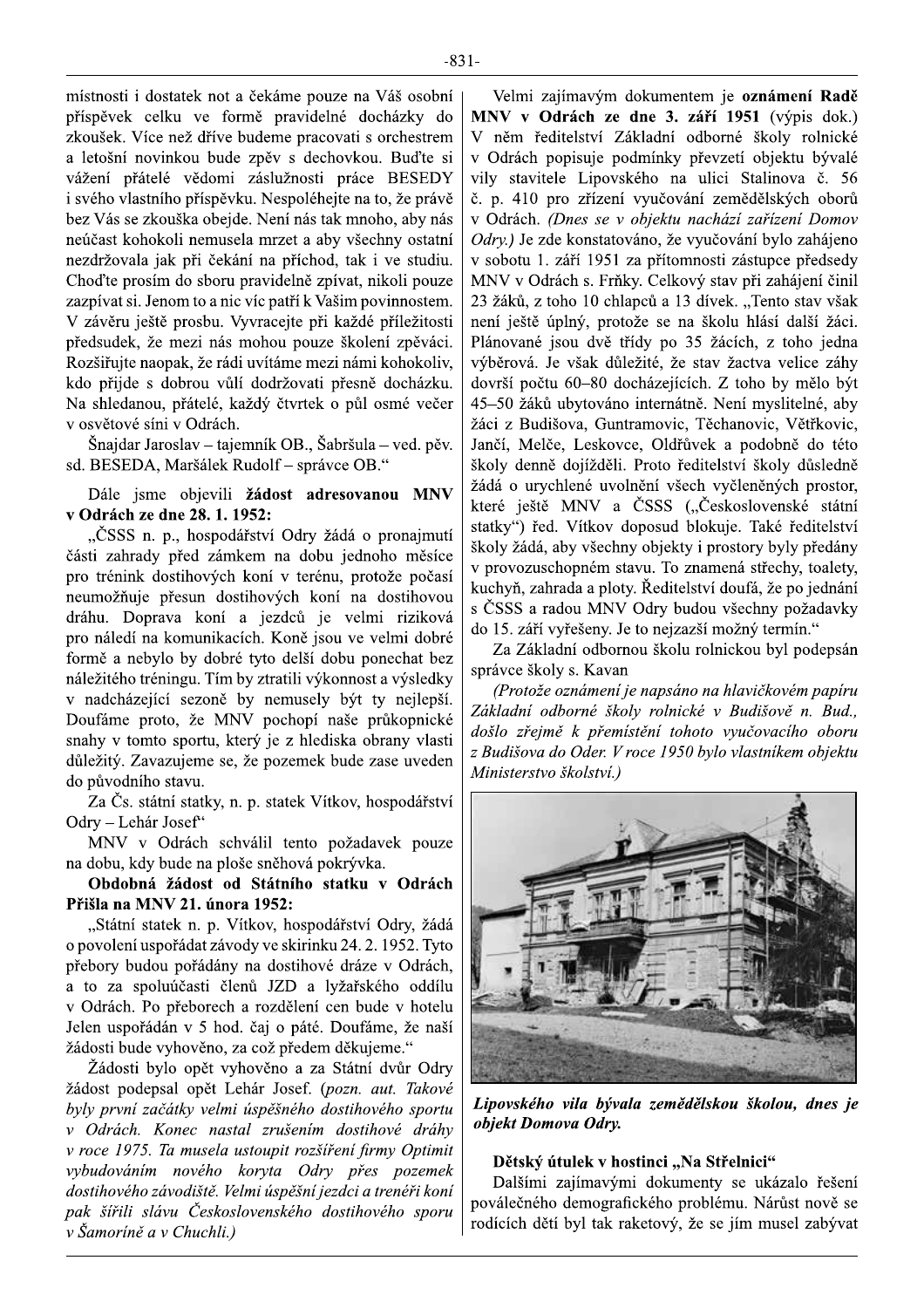"SČŽ v Odrách žádá MNV v Odrách, aby podal žádost na ONV Vítkov o přidělení restaurace "Na Střelnici" pro Dětský útulek. Žádáme o urychlené vyřízení této záležitosti, aby se mohlo co nejdříve započít s úpravou tohoto útulku. Děkujeme za pochopení a jsme pozdravem, Pětiletce zdar!" Za Radu Žen v Odrách byla podepsána p. Antonie Cabáková.

Také Závodní rada firmy Optimit v Odrách podává dne 25. 5. 1950 žádost o urychlené řešení s povolením zřízení dětského útulku v hostinci "Na Střelnici". Již 7. června 1950 MNV v Odrách na to reagoval se souhlasem NV ve Vítkově usnesením uzavřít hostinec "Na Střelnici" dnem 15. června 1950. Hostinský Hynek Maus se proti tomuto rozhodnutí odvolal s argumentací, že týdenní výpověď ze zákona neexistuje. Dále, že má zaměstnance, kterému musí dát jako zaměstnavatel aspoň 14denní výpověď, dále že má zásoby masa, vína, lihovin z volného trhu i piva, kteréžto musí napřed řádně prodat, aby nevznikla žádná národohospodářská škoda.



Bývalá MŠ Na Střelnici



Děti ročníku 1954 v MŠ Na Střelnici

MNV v Odrách na odvolání zareagoval úpravou uzavření restaurace na 30. července 1950.

Z další listiny, kterou iniciovala firma Optimit v Odrách, se dovídáme z odpovědi Krajského národního výboru v Ostravě toto:

"Rada MNV v Odrách projednala žádost národního podniku Optimit v Odrách o přidělení klášterní budovy národnímu podniku Optimit a zabývala se podrobně důvody v žádosti uvedenými a shledala, že tyto důvody jsou plně opodstatněné. Na základě tohoto usnesla se rada MNV podati Krajskému národnímu výboru v Ostravě návrh o vyvlastnění těchto budov podle zákona 112/46 Sb. Uvádíme žádosti n. p. Optimit s jejich důvody: Rozsáhlou klášterní budovu obývá natrvalo jen šest klášterních řádových sester a správou nadace byly pronajaty místnosti v klášteře KNV v Jihlavě pro účely rekreace školní mládeže jihlavského kraje. KNV Jihlava obsazuje vykázané jim místnosti periodicky měsíčně jinými dětmi v počtu 120. V budově kláštera jsou nouzově umístěny jesle, které slouží dětem matek zaměstnaným v n.



Budova kláštera na pohlednici ze sbírek Muzea Oderska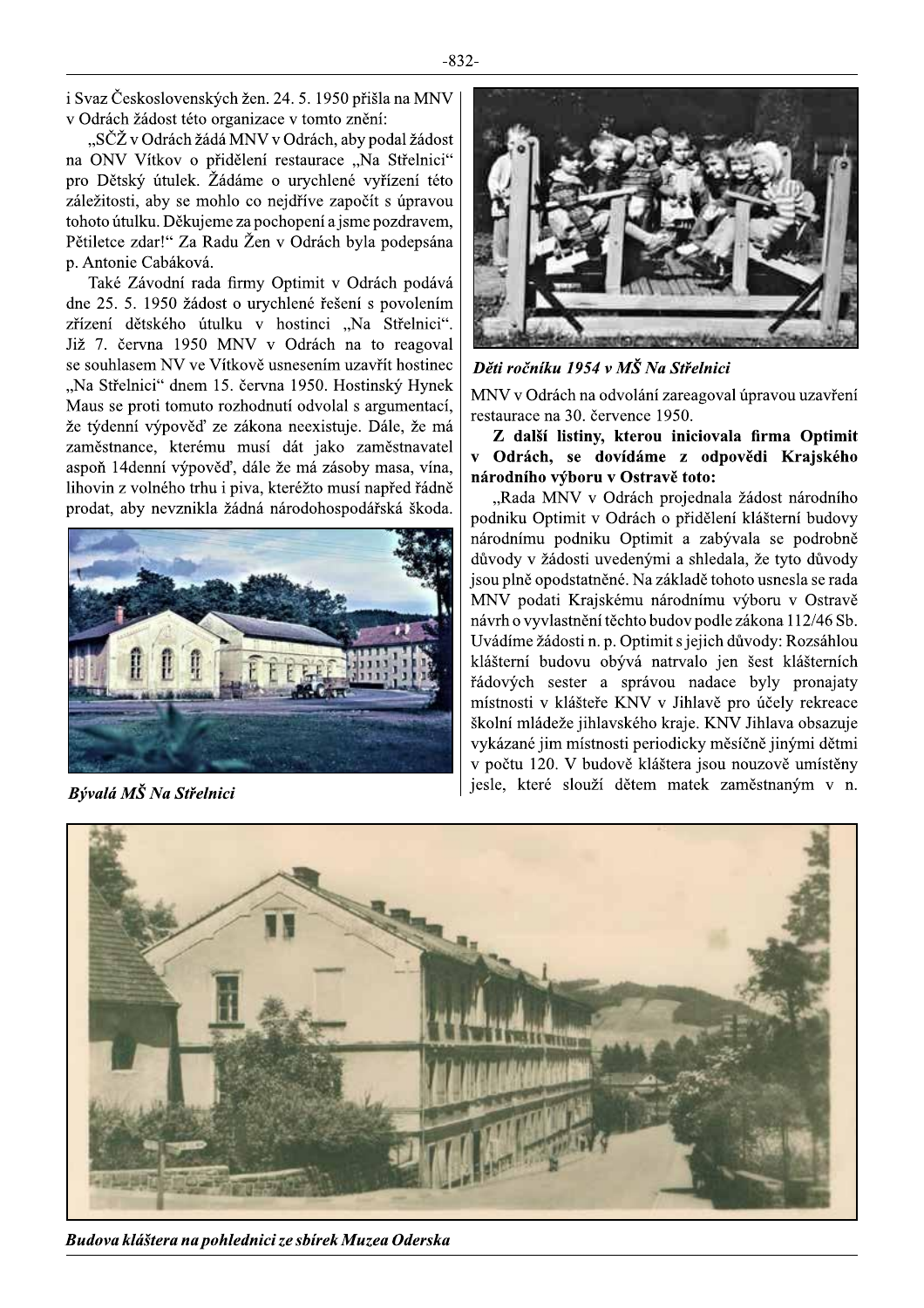



Oderští legionáři při slavnostním průvodu k osvobození **ČSR** v roce 1947

p. Optimit. Tyto však naprosto svým účelům nevyhovují. N. p. Optimit, jak ve své žádosti uvádí, má za úkol snížit počet mužského osazenstva v závodě o 16%, a to ve věku do 40 let, čímž nastane potřeba vyrovnání stavu ženskými pracovními silami, které jsou ponejvíce vdané s dětmi, pro které bude nutno zříditi školní družinu. V daném případě jedná se asi o 60 dětí školou povinných. Mají-li býti tyto ženy v pracovním poměru, musí býti o jejich děti řádně postaráno. V dřívější žádosti n. p. Optimit uvádělo vedení závodu naléhavou potřebu domu pro zřízení internátního ubytování mladých zaměstnanců. Jelikož však v místě není žádného vhodného objektu k tomu účelu, počítá závod se zřízením internátního ubytování v budově kláštera. Při výstavbě socialismu u nás ve státě musíme vynasnažiti veškeré úsilí pro plnění plánu v průmyslu, využíti všechny možnosti, které nám umožní plán splnit. MNV v Odrách je si vědomo toho a snaží se všemožně pomáhat při zdolávání těchto úkolů. Vzhledem k tomu, že jsme součástí Ostravska, je tento úkol pro nás dvojnásob důležitý a věříme, že KNV v Ostravě bude přihlížeti k nutnosti potřeby budovy kláštera pro n. p. Optimit, ježto v tomto případě jedná se o trvalé zapojení žen do pracovního procesu a KNV v Ostravě jako zodpovědný orgán za splnění úkolů přihlédne k navrhovanému řešení a návrh MNV bude podporovati a provede."

V dalším dokumentu MNV v Odrách již konstatoval, že "...dřívější nevyhovující útulek pro předškolní děti bude v klášterní škole zrušen. Děti z něho budou v počtu 50 přemístěny do dvou oddělení v prostorách bývalého hostince "Na Střelnici". Menší děti do tří let však zůstanou nadále v církevní škole, kde byly zřízeny jesle. Práce na zřízení těchto nových zařízení byly hrazeny celkovou částkou 265.000 Kčs." Dále MNV v Odrách konstatoval,